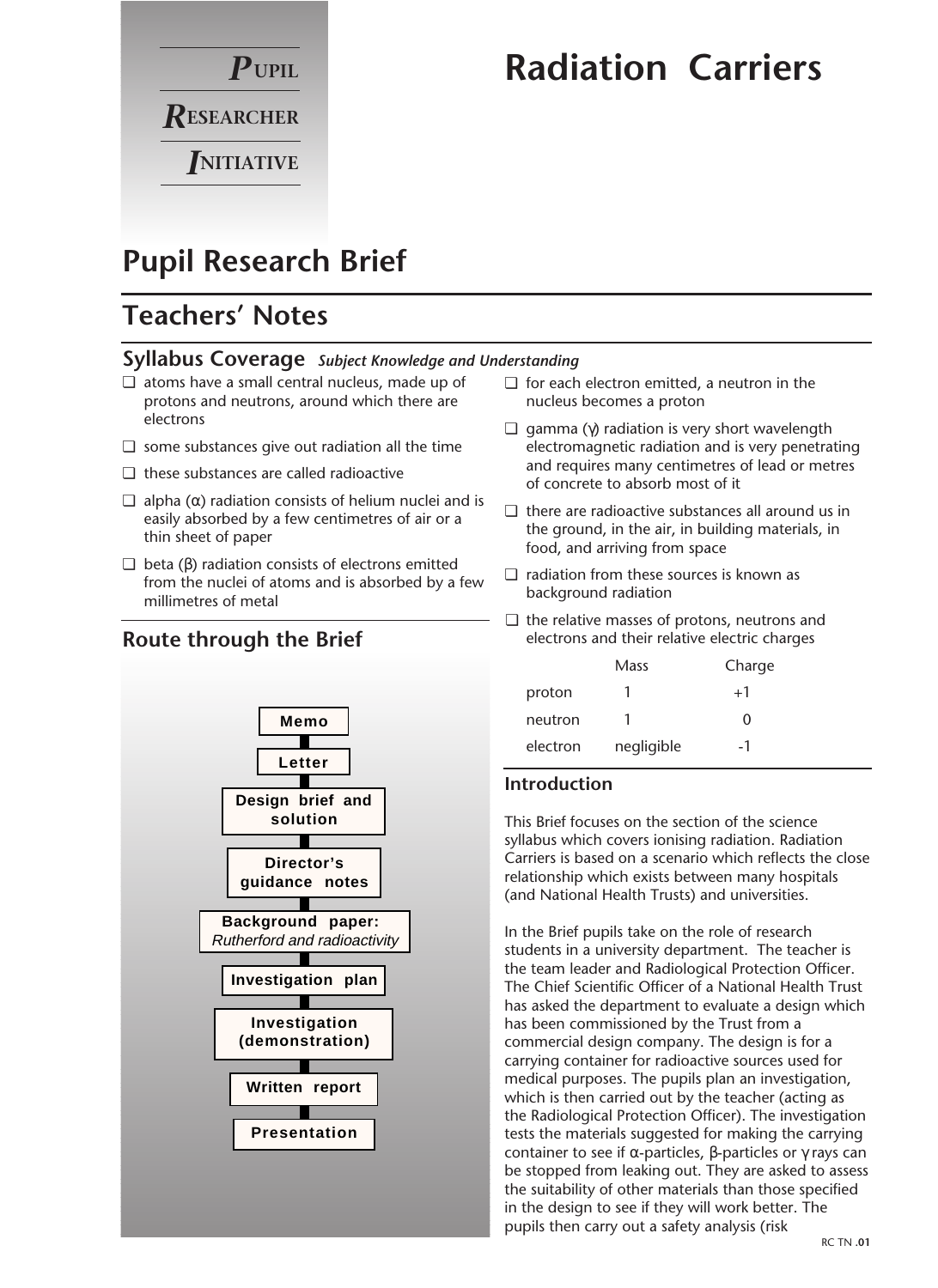# **Teachers' Notes continued**

assessment) of the proposed method. Following the investigation, pupils write a report which can be presented to the whole group. The reports should make recommendations to the Trust for improvements in the design of the carrying container. Each presentation undergoes peer review by other pupils, reflecting practice in the research community.

#### **Experimental and investigative skills**

- planning experimental procedures
- obtaining evidence
- analysing evidence and drawing conclusions
- evaluating evidence

#### **Prior knowledge**

Before attempting this Brief pupils should have had an introduction to the topic of radioactivity, ways of detecting radiation and the symbolic representation of radioactive isotopes.

### **Running the Brief**

#### **Pupil grouping**

Pupils could work in a number of groupings during this Brief. Suggestions are :

| Initial briefing                                                   | whole class; teacher briefly<br>introduces topic and sets the<br>context for the activity    |
|--------------------------------------------------------------------|----------------------------------------------------------------------------------------------|
| Memo, letter<br>and design brief                                   | whole class; teacher in role of<br>team leader introduces tasks                              |
| Guidance notes -<br>and background<br>paper                        | small groups of 2 - 4 pupils                                                                 |
| Investigation plan -<br>and safety analysis                        | small groups of 2 - 4 pupils                                                                 |
| Presentations<br>and peer review                                   | whole class plenary; small<br>groups making presentations                                    |
| <i><u><b>Investigations</b></u></i><br>(carried out by<br>teacher) | whole class or with smaller<br>groups                                                        |
| Proposals for<br>the design of<br>the carrier                      | small groups of 2 - 4 pupils                                                                 |
| Communication -                                                    | compilation of reports in small<br>groups or individually if used for<br>assessment purposes |

#### **Timing**

The Brief should take about 3 hours of classroom time.

#### **Activities**

The teacher should issue the pupils with the **Study Guide** which provides pupils with a summary of what they should produce as they work through the Brief. It can also act as a checklist for pupils to monitor their own progress. Pupils are issued with the **memo** and **letter**. The **team leader** (teacher) then goes through the memo and the letter from Margaret Spencer of the St Hildegard Health Trust to set the scene and outline the work the **research students** (pupils) have to do. The pupils should be issued with the **design brief** from *Feynman Design Consultants*. This gives the consultant's suggested solution to the problem facing the Trust - carrying radioactive sources safely from one building to another, sometimes over long distances. There can be some discussion about flaws in the design at this point. The **Guidance notes** and the **background paper** *Rutherford and radioactivity* can then be given out and the students can be organised into small groups of two to four. Each group has to produce an investigation plan to :

- determine the types and thicknesses of materials that will prevent penetration by the different radiations
- set out a safety analysis of the proposed practical work

Pupils may need some guidance in finding the thickness of one sheet of thin card when planning the investigation to find the thickness needed to reduce the count-rate of each type of radiation. The graph of count rate per minute against thickness works very well for β-particles using aluminium. The graph for  $α$ particles and card is likely to be much less clear. When the proposals for the investigation have been completed, a spokesperson from each group gives a summary of their plan during a whole class plenary session. Each plan can therefore undergo peer review. The best plans are then carried out by the **Radiological Protection Officer** (teacher) who can reject or alter any experimental procedure suggested by the pupils which is unsafe. Pupils' safety analyses (risk assessments) should have shown up any of the potential safety problems.

Once the selected experiments have been carried out, pupils can then write a report of the findings and go on to include proposals for improving the Feynman *Design Consultant*'s design or to propose their own design. They may conclude that there should be different carriers for each type of radioactivity.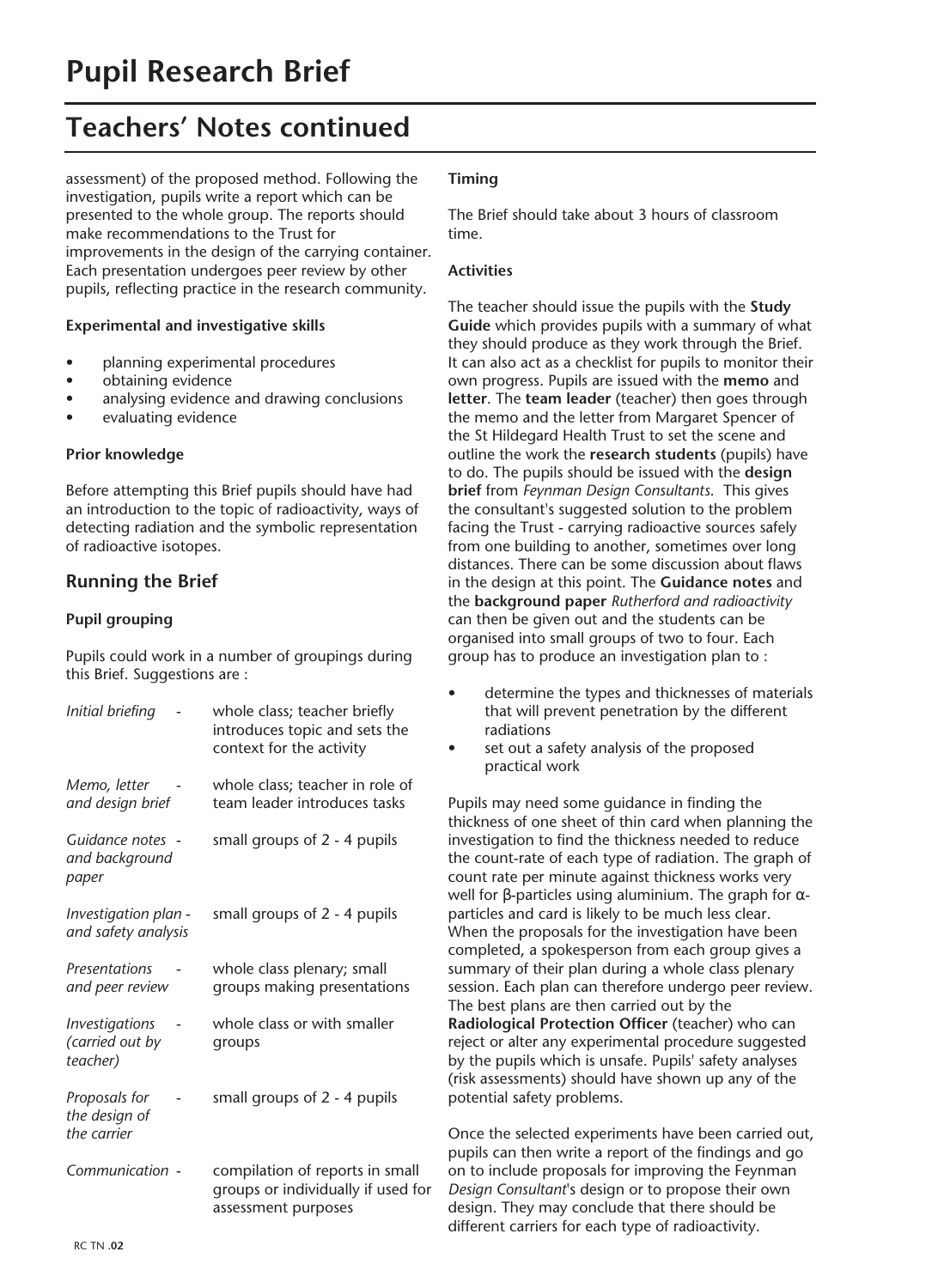# **Teachers' Notes continued**

#### **Investigation details**

The investigation(s) carried out will vary slightly from class to class. Essentially there will be some measurements of the radiation levels reaching a G-M tube. This should be done with no barrier between the radioactive source and the tube and then with a range of thickness of card and aluminium interposed. The sources need to be a set distance away from the tube, but not so far as to seriously decrease the count-rate provided by the  $\alpha$  - source. Alpha rays are easily stopped by a few centimetres of air. Pupils are likely to request lead to be used for the  $\gamma$ -source. If pupils plot a graph of count-rate against thickness of material they should get a reasonable graph for β particles and aluminium. The graph will be an exponential decay curve. By extrapolating the graph they should find the thickness required to get the count-rate down to the background count. Alternatively, they can do this experimentally if a range of aluminium sheets of different thicknesses are available, or aluminium blocks from materials kits.

The experiment with the  $\alpha$  - source and card is likely to produce a very rapid decrease in count-rate with increased thickness. In this case, they could determine the thickness of card required to reduce the count-rate to the background count by experiment, rather than by extrapolation of a graph.

The  $\gamma$  - source will require lead to reduce the countrate significantly. In this case very thick pieces of lead will be required.

Pupils should note the comment in the paper *Rutherford and Radioactivity* about Geiger-Müller tubes being only 1% efficient at best in detecting γ rays and they should scale up the count-rates for  $\gamma$  sources accordingly.

*Using IT*. A radioactive count rate sensor could be used for the investigation. A spreadsheet could be used to produce graphs from the results and to calculate the thickness of material needed to make the carrying container.

#### **Technical details**

The equipment required for this Brief will include :

- standard radioactive sources
- Geiger-Müller tubes or radioactive count rate sensor
- electronic counter or ratemeter
- card
- aluminium foil
- different thicknesses of aluminium sheet or aluminium blocks
- different thicknesses of lead sheet
- clamp stands
- metre rules or micrometers for measuring the thickness of card and foil

Pupils are not allowed to use radioactive sources and so all investigations need to be carried out by the teacher. Radioactive sources should not be touched, but handled with tweezers. They should not be looked at or pointed at others and they should be returned to their lead-lined boxes immediately after use.

### **Safety issues**

PLEASE NOTE: It is also important that you prepare your own risk assessments for the practical work in this Brief in the usual way.

*In England, Wales and Northern Ireland* All activities with radioactive sources come under Administrative Memorandum 1/92 and the Local Rules applicable to the individual school.

This means that **no pupils in Key Stage 4 may handle the sources**. Only teachers, working under the Local Rules, may handle the sources.

This Brief requires pupils to carry out a risk assessment. As such it can be seen to support the teaching and learning of the section of the programme of study for Key Stage 4 relating to Health and Safety and included in all GCSE syllabuses.

#### *In Scotland*

Refer to Scottish Education Department (now SOED) Circular 1166 (issued 1988) "Procedures for use of ionising radiations in educational establishments"

#### **Assessment issues for** *Experimental and Investigative Science* **(National Curriculum for England and Wales, Northern Ireland Curriculum)**

P Planning O Obtaining evidence A Analysing evidence E Evaluating evidence

Pupils will plan, but not carry out, an investigation into which materials and/or what thickness of a particular material are needed for a carrier for radioactive sources. It will be carried out by the teacher. Pupils could analyse and evaluate the evidence produced by the investigation. Their plan could be used to assess **Skill Area P**. The suggested investigations must be very well planned by the pupils so that it can be carried out by the teacher. **Skill Area O** is unlikely to provide evidence for